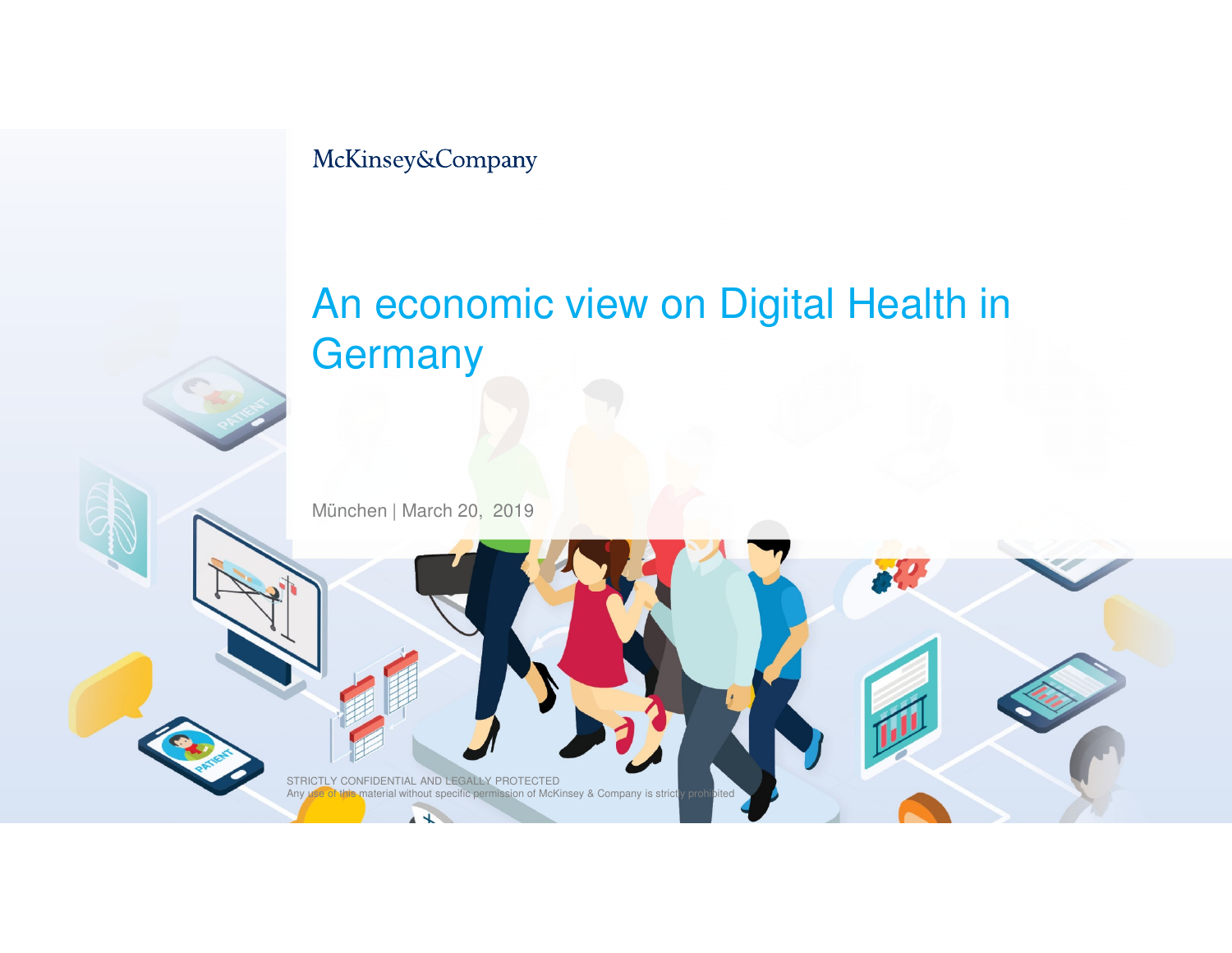#### We quantified the value at stake through Digital and found that the full roll-out of 26 solutions could lead to potential benefits of up to EUR 34bn or 12% of overall German health and care spend



1 Upper boundary of value range 2 Numbers may not quite add up due to rounding effects

SOURCE: McKinsey analysis, BMI, Federal Statistical Bureau

McKinsey & Company <sup>2</sup>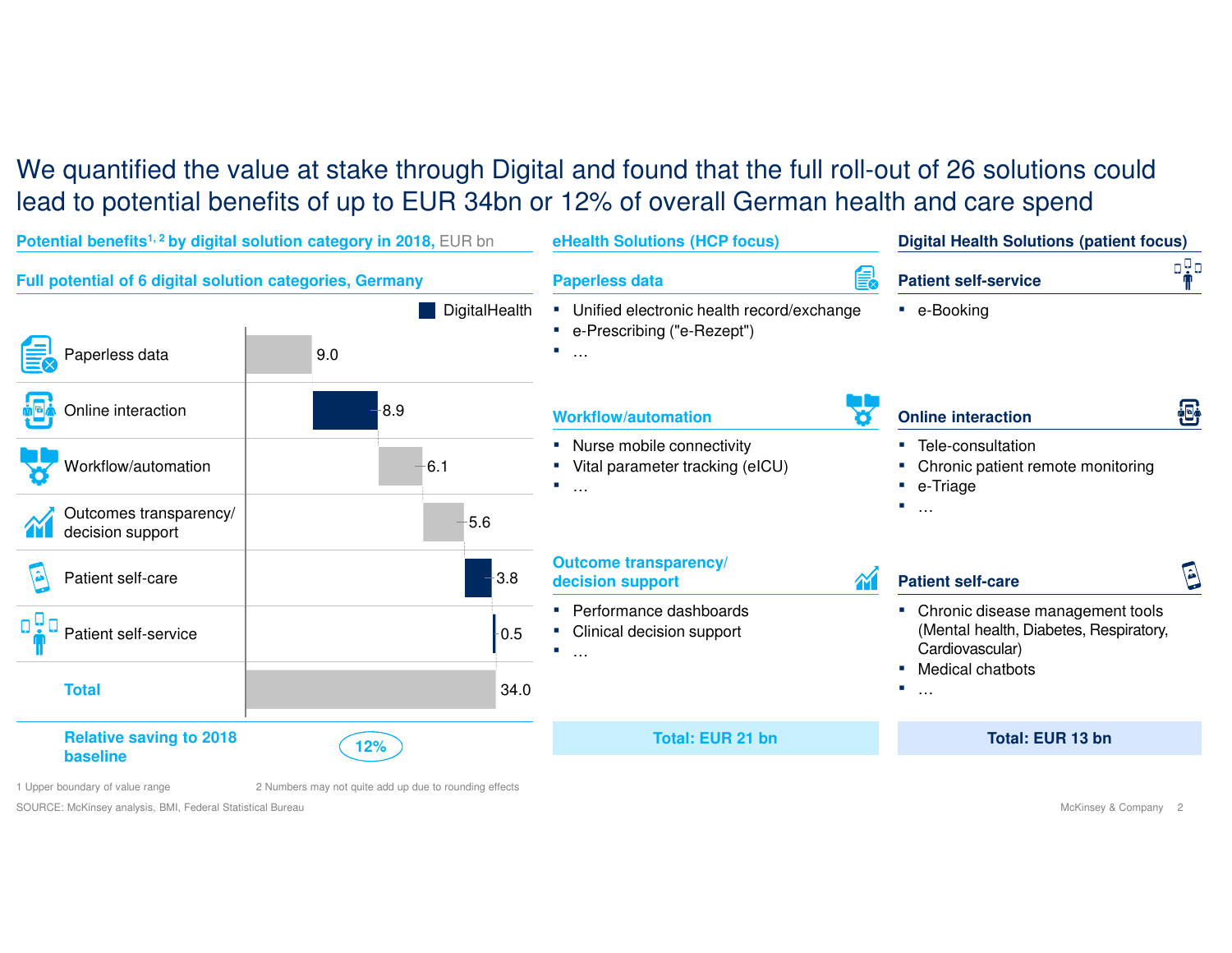#### eHealth solutions represent 20.7 bn EUR and Digital Health solutions 13.3 bn EUR of the benefit potential

**Benefit potential1,2,** EUR billion

| <b>Paperless data</b>                                     | Unified electronic health<br>record/exchange<br>e-Prescribing ("e-Rezept")<br>Intra-hospital staff communication<br>Clinician's virtual assistants (AI)<br><b>Total</b> | 6.4<br>$-0.9$<br>$-0.9$<br>$-0.8$<br>9.0  | <b>Online</b><br>interaction           | Tele-consultation<br>Chronic patient remote monitoring<br>e-Triage<br><b>Total</b>                                                          | 4.4<br>3.3<br>1.2<br>8.9                               |
|-----------------------------------------------------------|-------------------------------------------------------------------------------------------------------------------------------------------------------------------------|-------------------------------------------|----------------------------------------|---------------------------------------------------------------------------------------------------------------------------------------------|--------------------------------------------------------|
| <b>Transparency</b><br>on outcome/<br>decision<br>support | Performance dashboards<br>Patient flow management<br>Clinical decision support<br>Advanced payor analytics<br>Genetic testing<br><b>Total</b>                           | 2.0<br>1.7<br>1.4<br>$-0.5$<br>0.1<br>5.6 | <b>Patient self-</b><br>care           | Mental health<br><b>Diabetes</b><br>Respiratory diseases<br>Cardiovascular diseases<br>Chronic disease management tools<br>Medical chatbots | 1.1<br>0.5<br>$-0.3$<br>$-0.1$<br>2.0<br>$-0.9$<br>0.4 |
| <b>Workflow/</b><br>automation                            | Nurse mobile connectivity<br>Barcoding medication administration<br><b>RFID</b> tracking<br>Vital parameter tracking (eICU)                                             | 2.1<br>1.1<br>$-1.0$<br>0.8               | $\mathbf{G}$                           | Disease prevention tools<br>Patient support networks<br>Digital diagnostic tools<br>Virtual reality for pain treatment<br><b>Total</b>      | $-0.3$<br>0.1<br>-0<br>3.8                             |
|                                                           | Hospital logistics robotics<br>Process automation through robotics<br>e-Referrals<br><b>Total</b>                                                                       | 0.5<br>0.4<br>0.2<br>6.1                  | <b>Patient self-</b><br>service<br>oňa | e-Booking                                                                                                                                   | $\blacksquare$ 0.5                                     |

1 Upper boundary of value range; 2 Numbers may not add up exactly due to rounding effects

**T**otal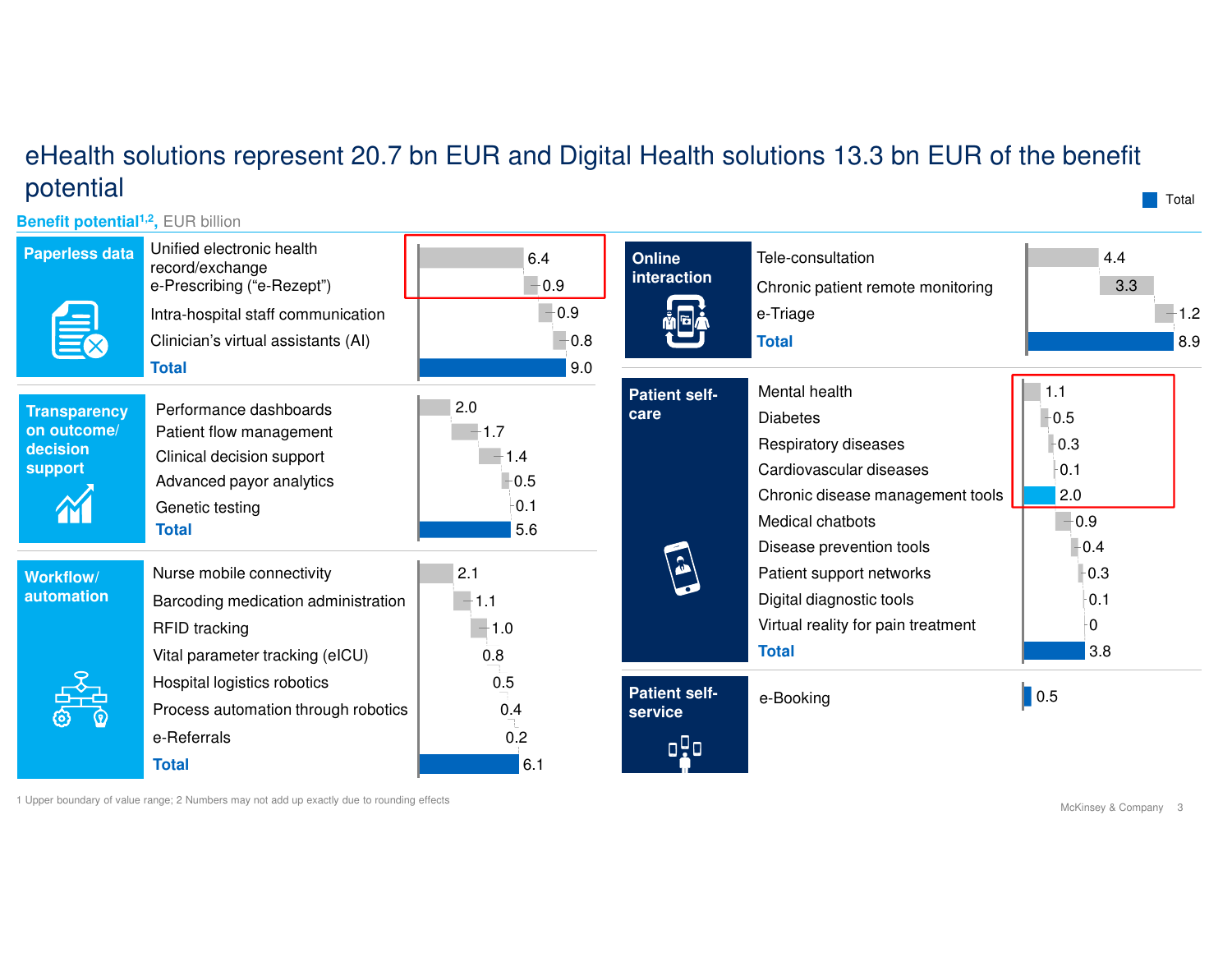### EHR and e-Prescribing enable most of the 26 digital solutions – all Digital Health solutions benefit

|                                                       |            |                                                                                            | Unified electronic health |               |                                                                                                                                                             |                                               |                  |                                                                        |
|-------------------------------------------------------|------------|--------------------------------------------------------------------------------------------|---------------------------|---------------|-------------------------------------------------------------------------------------------------------------------------------------------------------------|-----------------------------------------------|------------------|------------------------------------------------------------------------|
|                                                       |            | <b>Digital solution</b>                                                                    | record (EHR)              | e-Prescribing |                                                                                                                                                             | $\sqrt{\phantom{a}}$ Enable digital solutions |                  | Partly <sup>1</sup> enable digital solutions                           |
| 的<br>Paperless data                                   |            | Unified electronic health record/exchange                                                  |                           |               |                                                                                                                                                             |                                               |                  |                                                                        |
|                                                       |            | e-Prescribing ("e-Rezept")                                                                 |                           |               | Most digital health solutions would benefit from access to a patient's EHR.<br>Prescription information is definitively an integral element of EHRs, but we |                                               |                  |                                                                        |
|                                                       |            | Intra-hospital staff communication                                                         |                           |               |                                                                                                                                                             |                                               |                  | expect that e-Prescribing has additional enablement value as we assume |
|                                                       |            | Clinician's virtual assistant (AI)                                                         |                           |               | that e-Prescribing data has to be available in real time (while we expect<br>EHR information to be available with a time delay).                            |                                               |                  |                                                                        |
| Workflow/<br>automation                               |            | Nurse mobile connectivity                                                                  |                           |               |                                                                                                                                                             |                                               |                  |                                                                        |
|                                                       |            | Barcoding medication administration                                                        |                           |               |                                                                                                                                                             |                                               |                  |                                                                        |
|                                                       |            | RFID-tracking                                                                              |                           |               | Benefit potential <sup>2, 3</sup> , EUR bn                                                                                                                  |                                               |                  |                                                                        |
|                                                       | ಣ್ಣಿ       | Vital parameter tracking (eICU)                                                            |                           |               |                                                                                                                                                             |                                               |                  | 25.0                                                                   |
|                                                       |            | Hospital logistics robotics                                                                |                           |               |                                                                                                                                                             |                                               |                  |                                                                        |
|                                                       |            | Process automation through robotics                                                        |                           |               |                                                                                                                                                             |                                               | 4.9              |                                                                        |
|                                                       |            | e-Referrals                                                                                |                           |               |                                                                                                                                                             |                                               |                  |                                                                        |
| <b>Outcome</b><br>transparency<br>decision<br>support |            | Performance dashboards                                                                     |                           |               |                                                                                                                                                             |                                               |                  |                                                                        |
|                                                       |            | Patient flow management                                                                    |                           |               |                                                                                                                                                             |                                               |                  |                                                                        |
|                                                       | $\gamma$   | Clinical decision support                                                                  |                           |               |                                                                                                                                                             |                                               |                  |                                                                        |
|                                                       |            | Advanced payor analytics                                                                   |                           |               |                                                                                                                                                             |                                               |                  |                                                                        |
|                                                       |            | Genetic testing                                                                            |                           |               |                                                                                                                                                             |                                               |                  |                                                                        |
| <b>Patient self-</b><br>service                       | aça        | e-Booking                                                                                  |                           |               |                                                                                                                                                             |                                               | 12.8             |                                                                        |
| Online<br>interaction                                 |            | Tele-consultation                                                                          |                           |               |                                                                                                                                                             |                                               |                  |                                                                        |
|                                                       | 喦          | Chronic patient remote monitoring                                                          |                           |               |                                                                                                                                                             |                                               |                  |                                                                        |
|                                                       |            | e-Triage                                                                                   |                           |               |                                                                                                                                                             |                                               |                  |                                                                        |
| <b>Patient self-</b><br>care                          |            | Chronic disease management tools (Mental health,<br>Diabetes, Respiratory, Cardiovascular) |                           |               |                                                                                                                                                             |                                               |                  |                                                                        |
|                                                       |            | Medical chatbots                                                                           |                           |               | <b>EHR</b>                                                                                                                                                  | 6.4                                           |                  |                                                                        |
|                                                       |            | Disease prevention tools                                                                   |                           |               |                                                                                                                                                             |                                               |                  |                                                                        |
|                                                       | $\bigcirc$ | Patient support networks                                                                   |                           |               | e-Prescribing                                                                                                                                               |                                               |                  |                                                                        |
|                                                       |            | Digital diagnostic tools                                                                   |                           |               |                                                                                                                                                             | 0.9<br>Direct value                           | Enablement value | Σ                                                                      |
|                                                       |            | Virtual reality for pain treatment                                                         |                           |               |                                                                                                                                                             |                                               |                  |                                                                        |

1 They are not fully enabled by EHR, however in order to realize 100% of benefits EHR would need to be in place. 50% of value is attributed; 2 Upper boundary of value range; 3 Numbers may not add up exactly due to rounding

McKinsey & Company <sup>4</sup>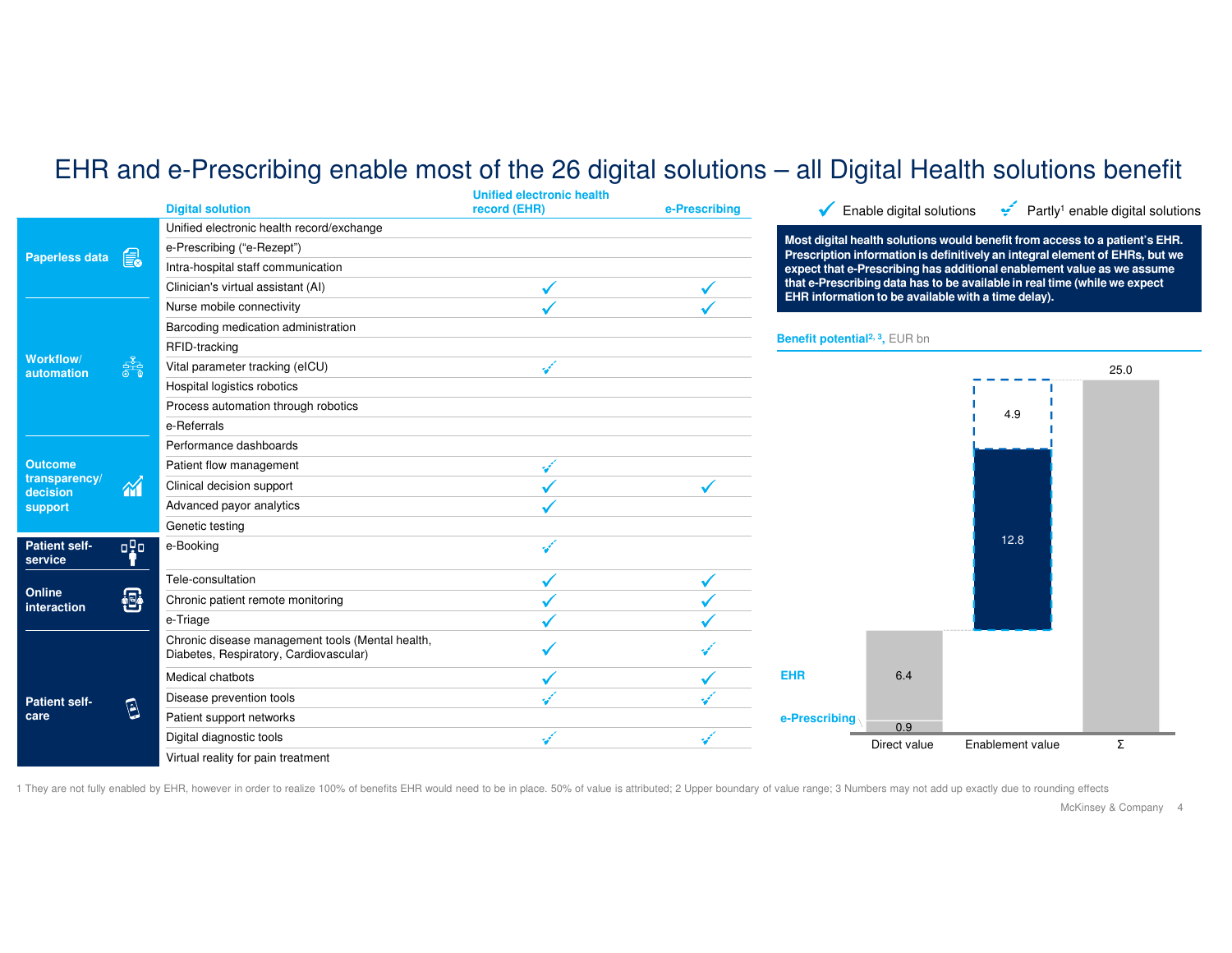In previous studies the distribution of value has been in favor of the payor/health systems – yet, we see that the largest share of the value (70%) will be captured by providers and not payors

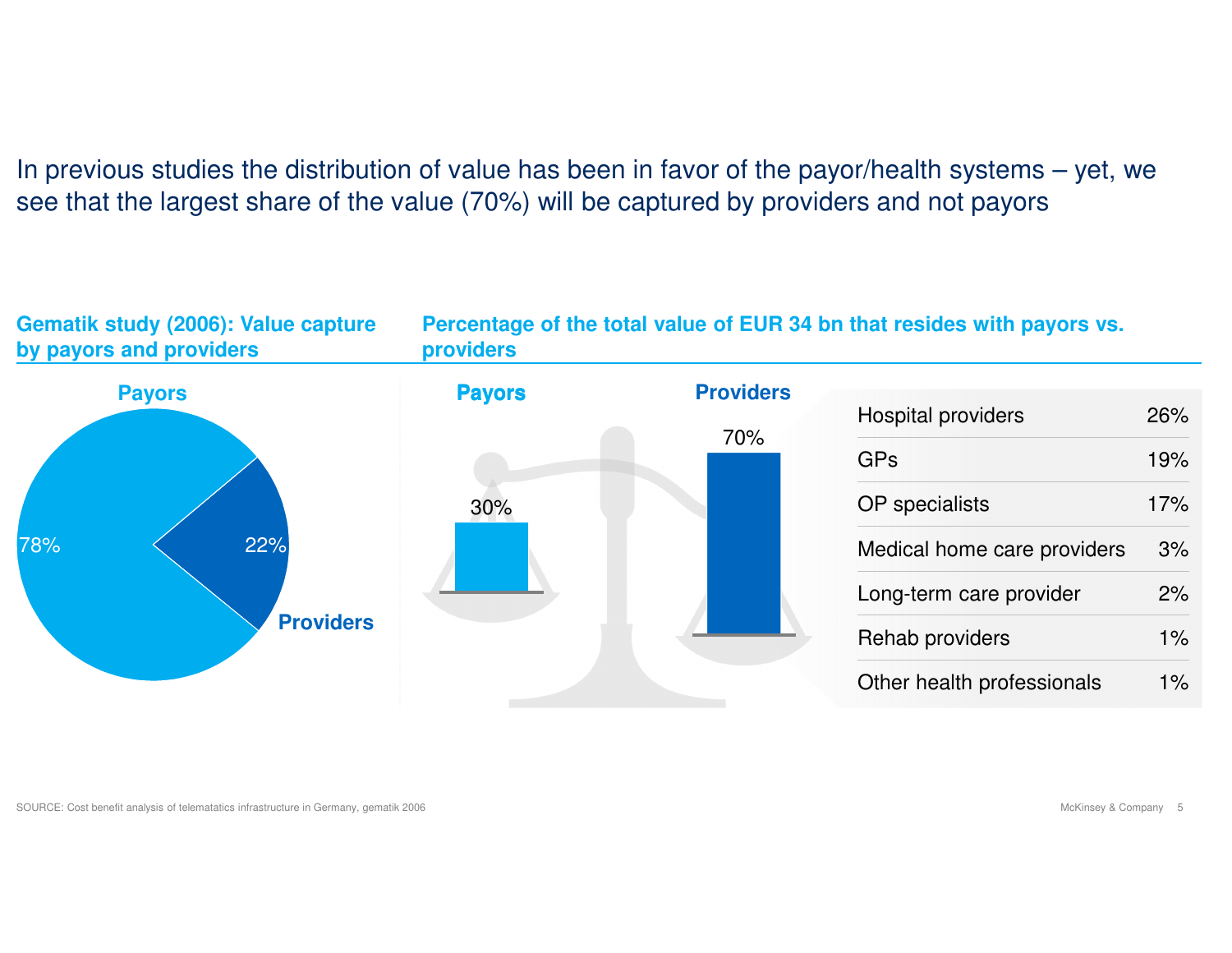#### Healthcare providers and payors take advantage of different effects when realizing the benefit potential – example: remote monitoring of chronically ill patients

#### **Benefit potential1, 2 from remote monitoring of patients, EUR millions**



1 Upper limit of value range; 2 Due to rounding affects, the combined totals may not add up to the stated total; 3 Depending on subsequent future adjustments (possibly reduction) of remuneration with DRG flat rates per case SOURCE: ...

McKinsey & Company 6

Value shift